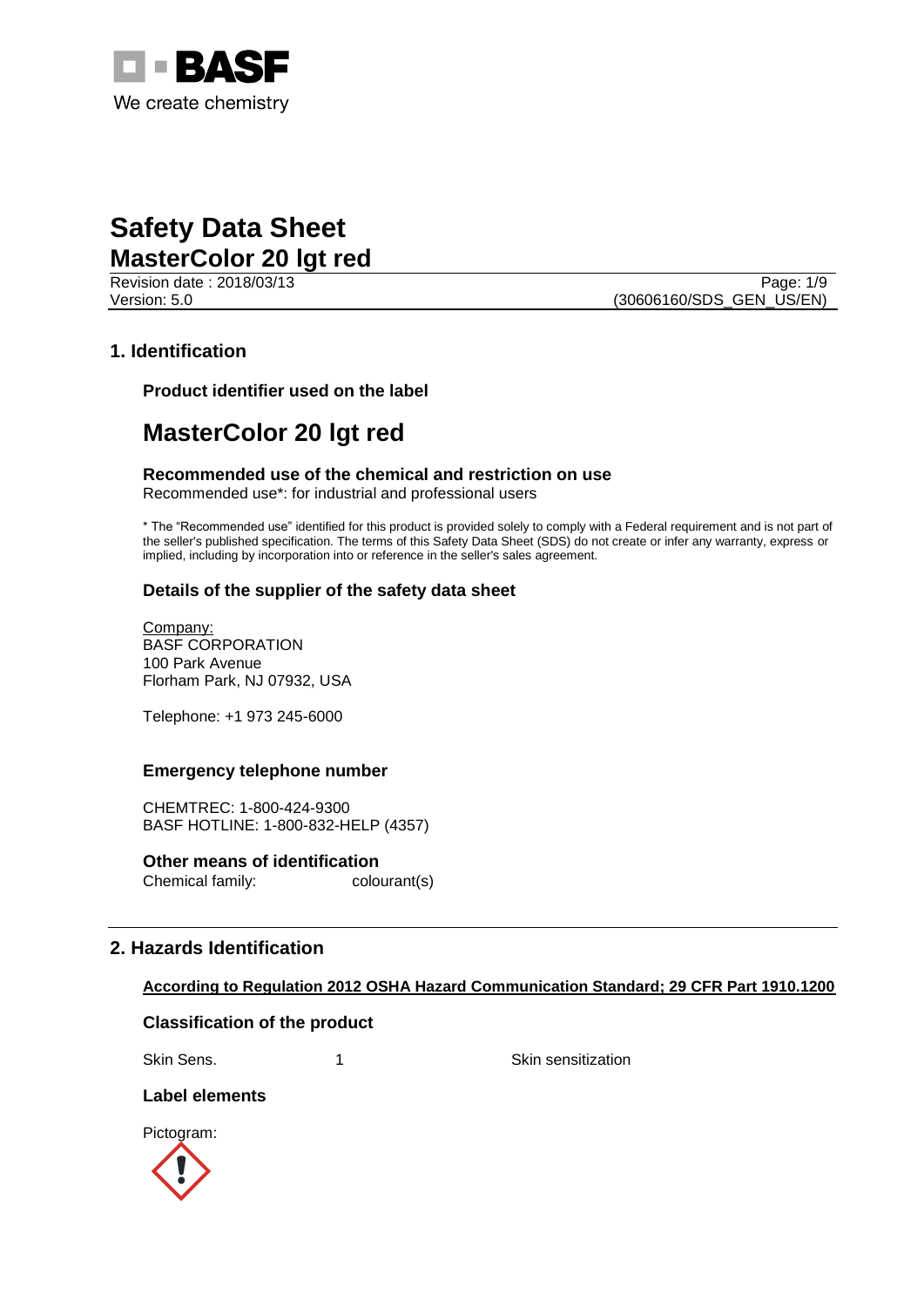Revision date : 2018/03/13<br>
Version: 5.0 (30606160/SDS\_GEN\_US/EN)

| Signal Word:<br>Warning                                                                            |                                                                                                                                                        |  |  |  |
|----------------------------------------------------------------------------------------------------|--------------------------------------------------------------------------------------------------------------------------------------------------------|--|--|--|
| <b>Hazard Statement:</b><br>H317                                                                   | May cause an allergic skin reaction.                                                                                                                   |  |  |  |
| Precautionary Statements (Prevention):<br>P <sub>280</sub><br>P <sub>261</sub><br>P <sub>272</sub> | Wear protective gloves.<br>Avoid breathing dust/fume/gas/mist/vapours/spray.<br>Contaminated work clothing should not be allowed out of the workplace. |  |  |  |
| Precautionary Statements (Response):                                                               |                                                                                                                                                        |  |  |  |
| P303 + P352<br>$P333 + P311$                                                                       | IF ON SKIN (or hair): Wash with plenty of soap and water.<br>If skin irritation or rash occurs: Call a POISON CENTER or<br>doctor/physician.           |  |  |  |
| $P362 + P364$                                                                                      | Take off contaminated clothing and wash it before reuse.                                                                                               |  |  |  |
| Precautionary Statements (Disposal):<br>P <sub>501</sub>                                           | Dispose of contents/container to hazardous or special waste collection<br>point.                                                                       |  |  |  |

# **Hazards not otherwise classified**

If applicable information is provided in this section on other hazards which do not result in classification but which may contribute to the overall hazards of the substance or mixture.

# **3. Composition / Information on Ingredients**

# **According to Regulation 2012 OSHA Hazard Communication Standard; 29 CFR Part 1910.1200**

| <b>CAS Number</b> | Weight %             | <b>Chemical name</b>                                     |
|-------------------|----------------------|----------------------------------------------------------|
| 1309-37-1         | $>= 50.0 - < 75.0\%$ | Iron oxide                                               |
| 4719-04-4         | $>= 0.0 - 0.3\%$     | 2,2',2"-(hexahydro-1,3,5-triazine-1,3,5-triyl)triethanol |

# **4. First-Aid Measures**

# **Description of first aid measures**

## **General advice:**

First aid personnel should pay attention to their own safety. Immediately remove contaminated clothing.

## **If inhaled:**

If difficulties occur after vapour/aerosol has been inhaled, remove to fresh air and seek medical attention.

## **If on skin:**

After contact with skin, wash immediately with plenty of water and soap. Under no circumstances should organic solvent be used. If irritation develops, seek medical attention.

## **If in eyes:**

Wash affected eyes for at least 15 minutes under running water with eyelids held open, consult an eye specialist.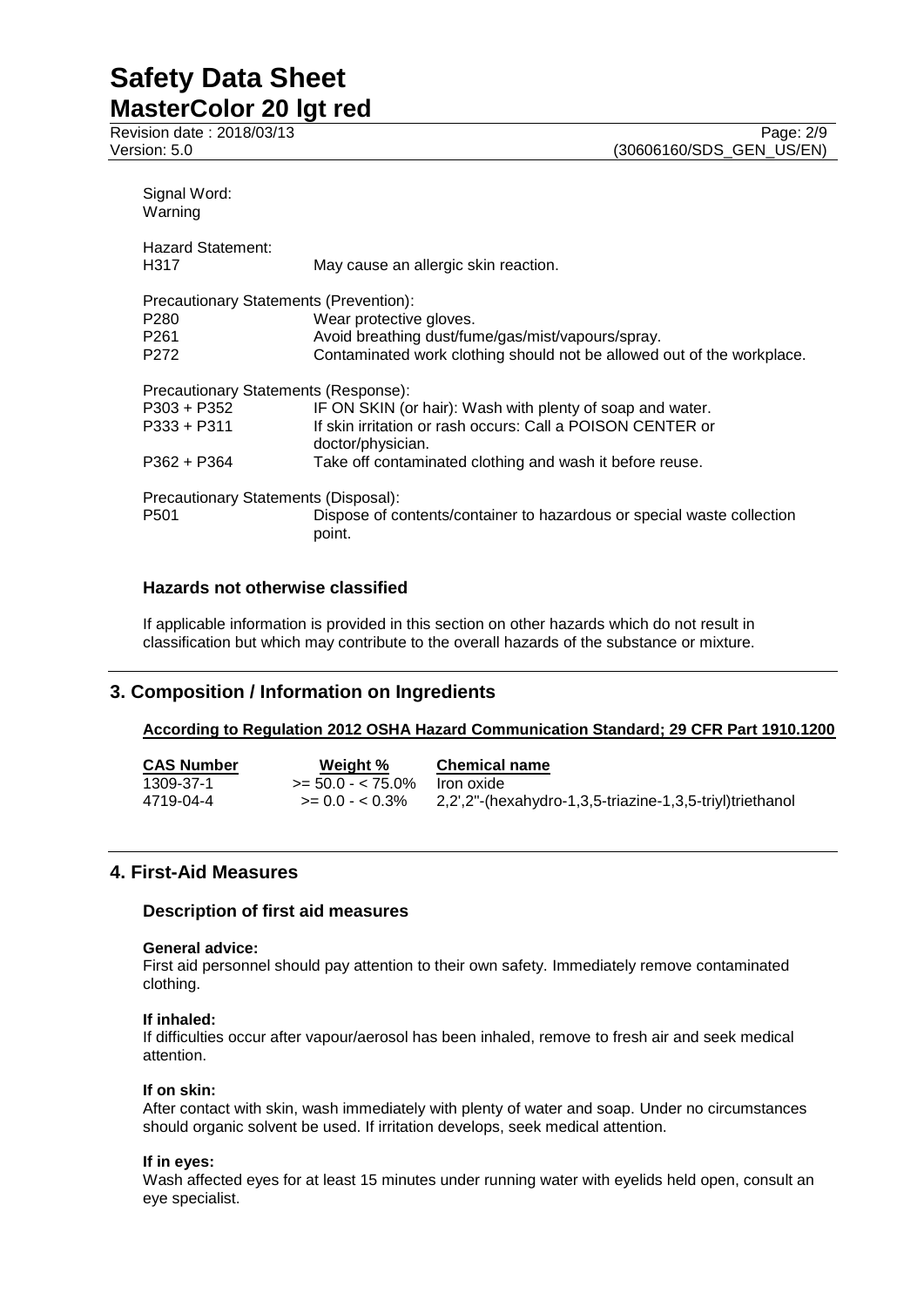Revision date : 2018/03/13

## **If swallowed:**

Rinse mouth immediately and then drink plenty of water, seek medical attention. Do not induce vomiting.

## **Most important symptoms and effects, both acute and delayed**

Symptoms: The most important known symptoms and effects are described in the labelling (see section 2) and/or in section 11. Hazards: No applicable information available.

## **Indication of any immediate medical attention and special treatment needed**

Note to physician

Treatment: Treat according to symptoms (decontamination, vital functions), no known specific antidote.

# **5. Fire-Fighting Measures**

## **Extinguishing media**

Suitable extinguishing media: foam, water spray, dry powder, carbon dioxide

Unsuitable extinguishing media for safety reasons: water jet

## **Special hazards arising from the substance or mixture**

Hazards during fire-fighting: carbon dioxide, carbon monoxide, harmful vapours, nitrogen oxides, fumes/smoke, carbon black

## **Advice for fire-fighters**

Protective equipment for fire-fighting: Wear a self-contained breathing apparatus.

#### **Further information:**

The degree of risk is governed by the burning substance and the fire conditions. If exposed to fire, keep containers cool by spraying with water. Collect contaminated extinguishing water separately, do not allow to reach sewage or effluent systems. Contaminated extinguishing water must be disposed of in accordance with official regulations.

# **6. Accidental release measures**

## **Personal precautions, protective equipment and emergency procedures**

Do not breathe vapour/aerosol/spray mists. Wear eye/face protection. If exposed to high vapour concentration, leave area immediately. Use personal protective clothing. Handle in accordance with good building materials hygiene and safety practice.

## **Environmental precautions**

Contain contaminated water/firefighting water. Do not discharge into drains/surface waters/groundwater.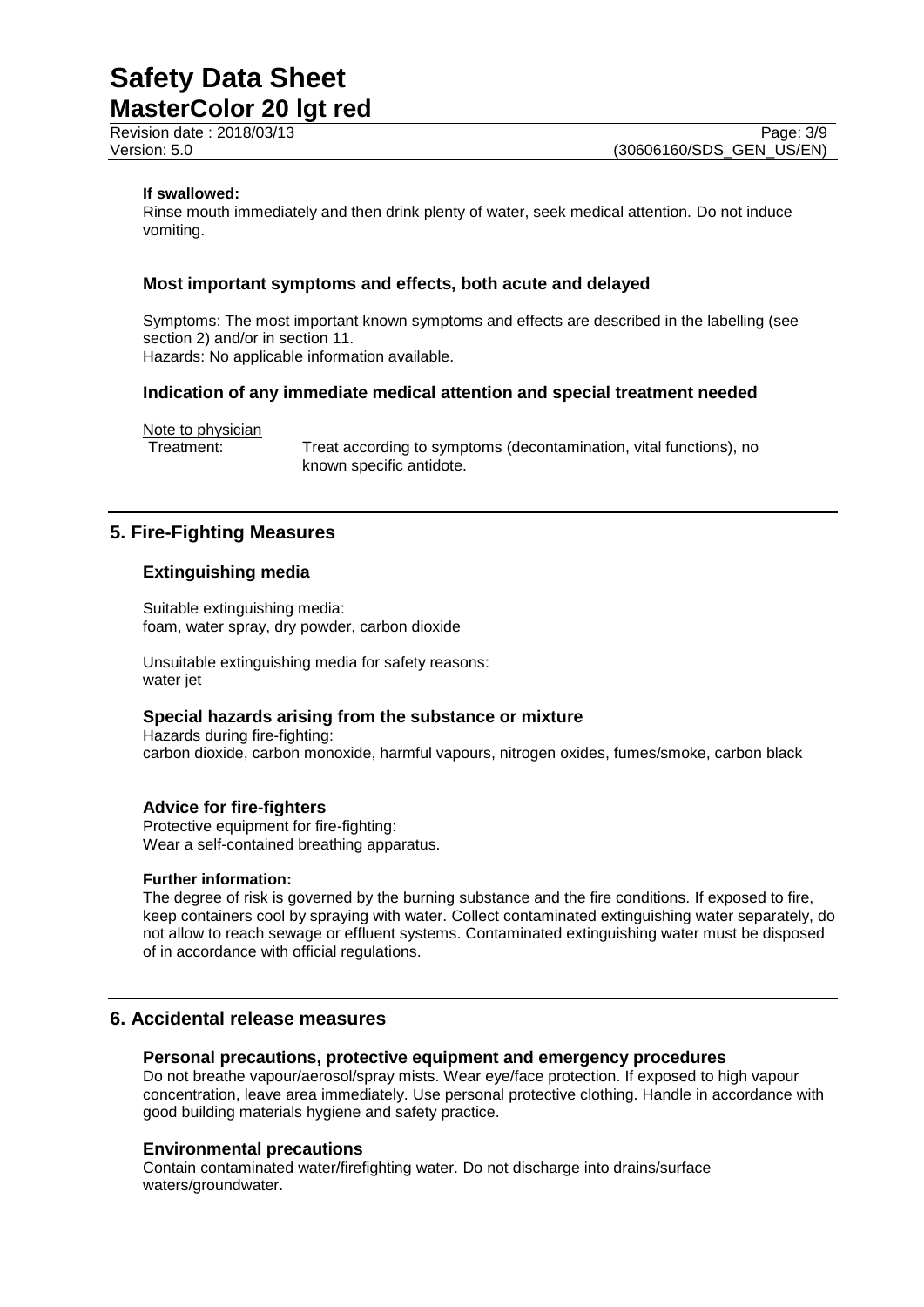Revision date : 2018/03/13

Version: 5.0 (30606160/SDS\_GEN\_US/EN)

# **Methods and material for containment and cleaning up**

For small amounts: Pick up with inert absorbent material (e.g. sand, earth etc.). Dispose of contaminated material as prescribed. For large amounts: Pump off product.

# **7. Handling and Storage**

# **Precautions for safe handling**

Avoid aerosol formation. Avoid inhalation of mists/vapours. Avoid skin contact. No special measures necessary provided product is used correctly.

# **Conditions for safe storage, including any incompatibilities**

No applicable information available.

Suitable materials for containers: High density polyethylene (HDPE)

Further information on storage conditions: Keep only in the original container in a cool, dry, wellventilated place away from ignition sources, heat or flame. Protect from direct sunlight. Protect from temperatures below: 7 °C The packed product must be protected from temperatures below the indicated one.

Protect from temperatures above: 43 °C

The packed product must be protected against exceeding the indicated temperature.

# **8. Exposure Controls/Personal Protection**

# **Components with occupational exposure limits**

Iron oxide OSHA PEL PEL 10 mg/m3 fumes/smoke ; TWA value 10 mg/m3 fumes/smoke ; ACGIH TLV TWA value 5 mg/m3 Respirable fraction;

**Advice on system design:**

No applicable information available.

# **Personal protective equipment**

# **Respiratory protection:**

Wear a NIOSH-certified (or equivalent) respirator as necessary.

## **Hand protection:**

Wear chemical resistant protective gloves., Manufacturer's directions for use should be observed because of great diversity of types.

# **Eye protection:**

Safety glasses with side-shields.

## **Body protection:**

Impermeable protective clothing

## **General safety and hygiene measures:**

Do not inhale gases/vapours/aerosols. Avoid contact with the skin, eyes and clothing. Avoid exposure - obtain special instructions before use. Handle in accordance with good building materials hygiene and safety practice. Wearing of closed work clothing is recommended. When using, do not eat, drink or smoke. Hands and/or face should be washed before breaks and at the end of the shift.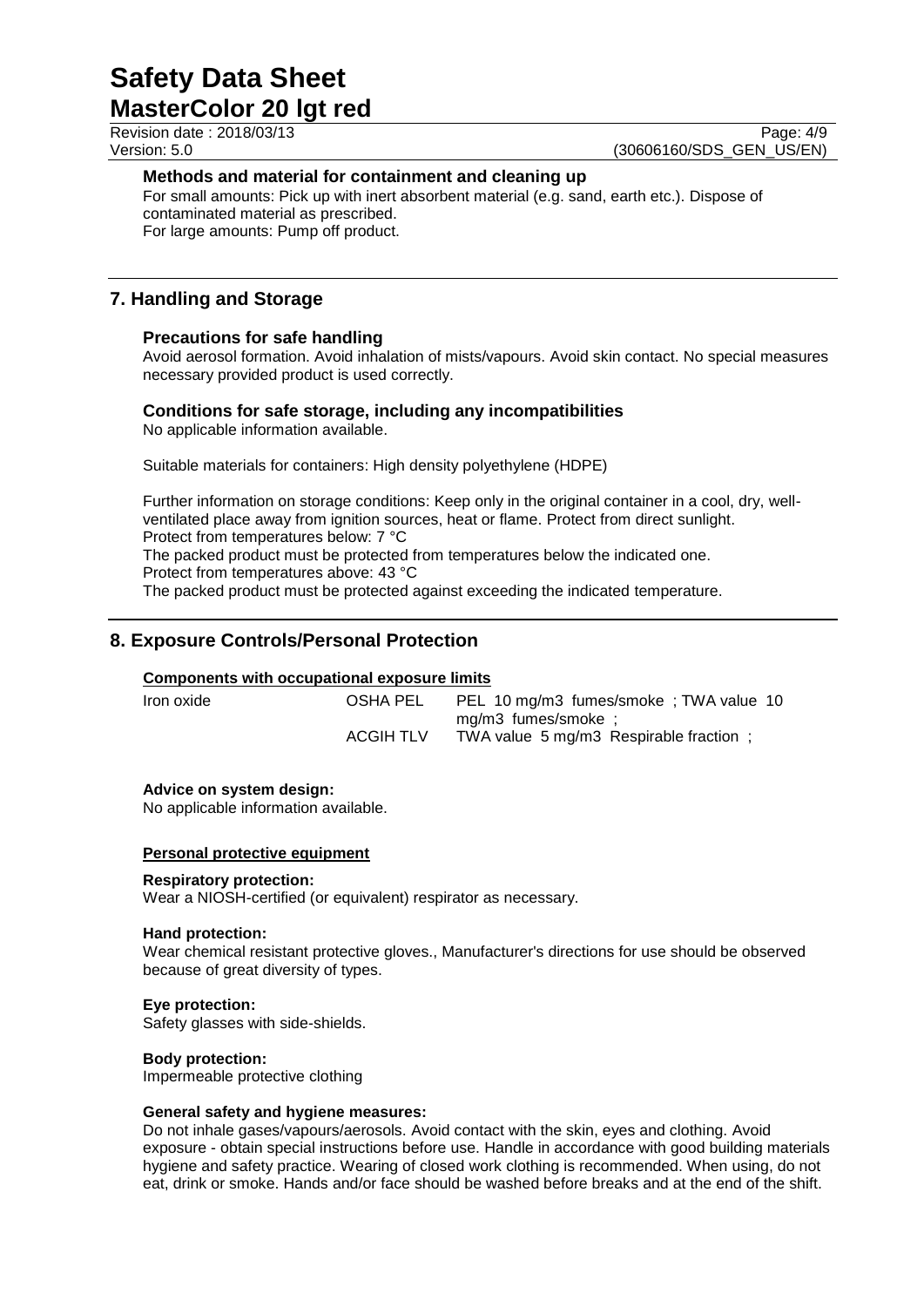Revision date : 2018/03/13<br>
Version: 5.0 (30606160/SDS\_GEN\_US/EN)

(30606160/SDS\_GEN\_US/EN)

At the end of the shift the skin should be cleaned and skin-care agents applied. Gloves must be inspected regularly and prior to each use. Replace if necessary (e.g. pinhole leaks).

# **9. Physical and Chemical Properties**

| Form:                       | dispersion                                               |              |
|-----------------------------|----------------------------------------------------------|--------------|
| Odour:                      | mild                                                     |              |
| Odour threshold:            | No applicable information available.                     |              |
| Colour:                     | red                                                      |              |
| pH value:                   | $7.0 - 9.5$                                              |              |
|                             | (72 °F)                                                  |              |
| Melting point:              | No applicable information available.                     |              |
| Boiling point:              | 212 °F                                                   |              |
| Sublimation point:          | No applicable information available.                     |              |
| Flash point:                | not applicable                                           | (calculated) |
| Flammability:               | not determined                                           |              |
| Lower explosion limit:      | No applicable information available.                     |              |
| Upper explosion limit:      | No applicable information available.                     |              |
| Autoignition:               | not applicable The product has not                       |              |
|                             | been tested. The statement has been                      |              |
|                             | derived from substances/products of a                    |              |
|                             | similar structure or composition.                        |              |
| Vapour pressure:            | 17.535 mmHg                                              |              |
|                             | (20 °C)                                                  |              |
| Density:                    | 20 °C                                                    |              |
| Relative density:           | $1.75 - 2$                                               |              |
| Bulk density:               | not applicable                                           |              |
| Vapour density:             | No applicable information available.                     |              |
| Partitioning coefficient n- | not applicable                                           |              |
| octanol/water (log Pow):    |                                                          |              |
| Thermal decomposition:      | No decomposition if stored and handled as                |              |
|                             | prescribed/indicated.                                    |              |
| Viscosity, dynamic:         | No applicable information available.                     |              |
| Viscosity, kinematic:       | No applicable information available.                     |              |
| Solubility in water:        | insoluble                                                |              |
| Solubility (quantitative):  | No applicable information available.                     |              |
| Solubility (qualitative):   | No applicable information available.                     |              |
| Evaporation rate:           | No applicable information available.                     |              |
| Other Information:          | If necessary, information on other physical and chemical |              |
|                             | parameters is indicated in this section.                 |              |
|                             |                                                          |              |

# **10. Stability and Reactivity**

## **Reactivity**

No hazardous reactions if stored and handled as prescribed/indicated.

Oxidizing properties: Not an oxidizer.

## **Chemical stability**

The product is stable if stored and handled as prescribed/indicated.

# **Possibility of hazardous reactions**

The product is stable if stored and handled as prescribed/indicated.

# **Conditions to avoid**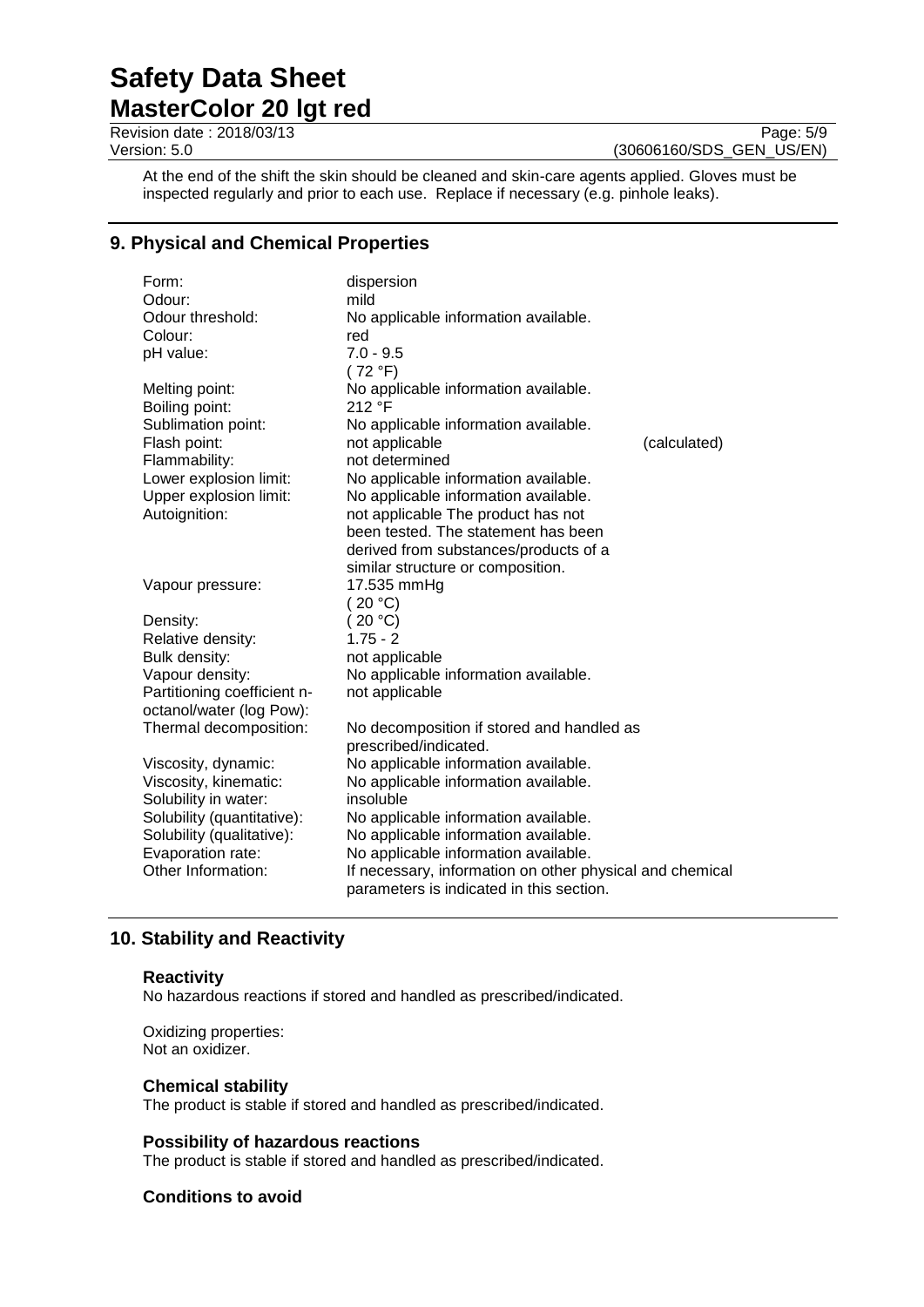See MSDS section 7 - Handling and storage.

## **Incompatible materials**

strong acids, strong bases, strong oxidizing agents, strong reducing agents

# **Hazardous decomposition products**

Decomposition products: No hazardous decomposition products if stored and handled as prescribed/indicated.

Thermal decomposition: No decomposition if stored and handled as prescribed/indicated.

# **11. Toxicological information**

## **Primary routes of exposure**

Routes of entry for solids and liquids are ingestion and inhalation, but may include eye or skin contact. Routes of entry for gases include inhalation and eye contact. Skin contact may be a route of entry for liquefied gases.

# **Acute Toxicity/Effects**

Acute toxicity

Assessment of acute toxicity: Virtually nontoxic after a single ingestion. Based on available Data, the classification criteria are not met.

Oral Type of value: ATE Value: > 5,000 mg/kg

No applicable information available.

Inhalation Type of value: ATE Determined for gas

Type of value: ATE Value: > 20.0000 mg/l Determined for vapor

No applicable information available.

Type of value: ATE Value: > 5.0000 mg/l Determined for mist

Type of value: ATE Value: > 5.0000 mg/l Determined for dust

Dermal Type of value: ATE Value: > 5,000 mg/kg

No applicable information available.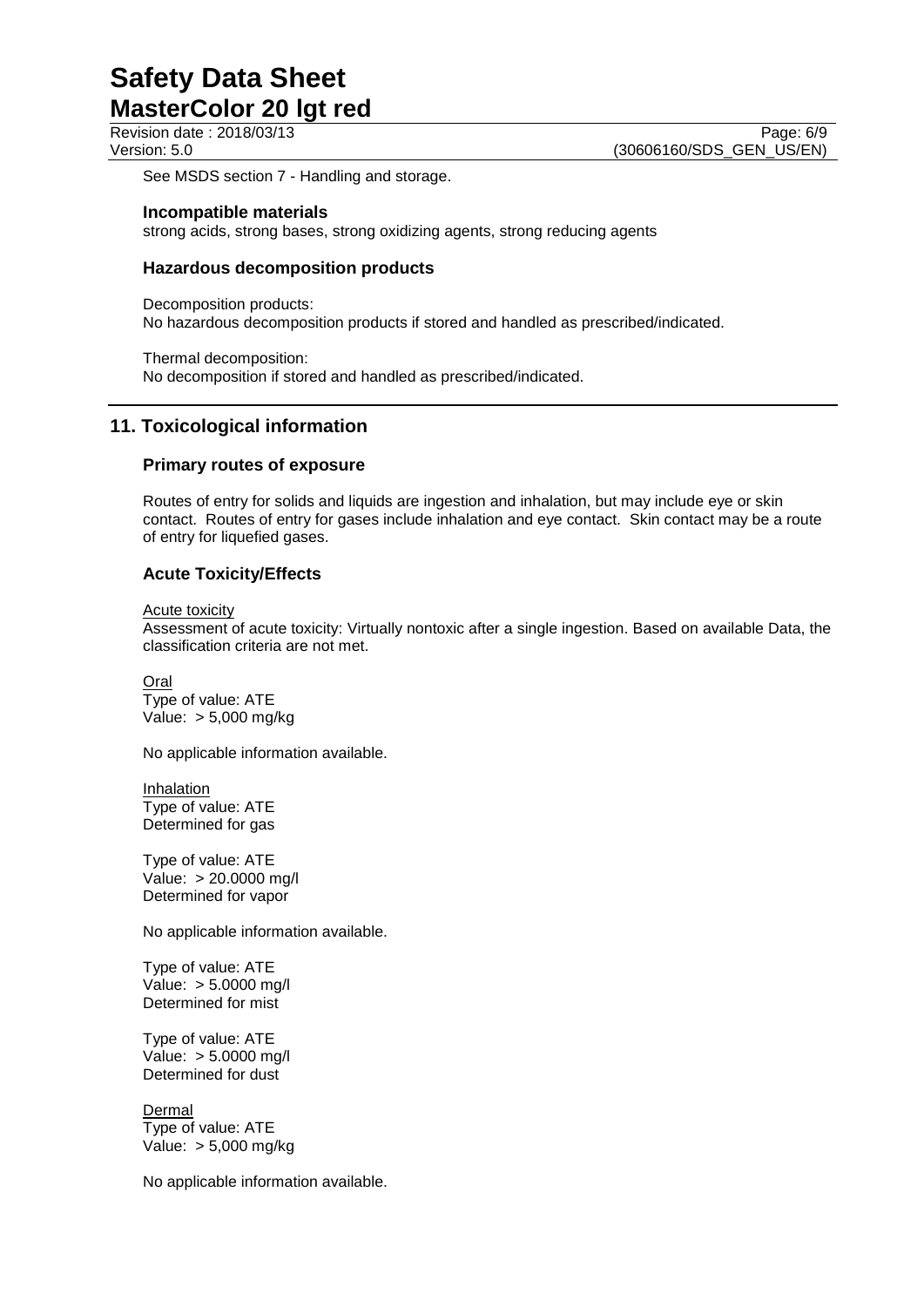Assessment other acute effects No applicable information available.

Irritation / corrosion

Assessment of irritating effects: No irritation is expected under intended use and appropriate handling. Based on available Data, the classification criteria are not met.

**Sensitization** Assessment of sensitization: Sensitization after skin contact possible.

**Aspiration Hazard** No aspiration hazard expected.

# **Chronic Toxicity/Effects**

## Repeated dose toxicity

Assessment of repeated dose toxicity: No reliable data was available concerning repeated dose toxicity. Based on available Data, the classification criteria are not met.

#### **Genetic toxicity**

Assessment of mutagenicity: The chemical structure does not suggest a specific alert for such an effect. Based on available Data, the classification criteria are not met.

#### **Carcinogenicity**

Assessment of carcinogenicity: The chemical structure does not suggest a specific alert for such an effect. Based on available Data, the classification criteria are not met.

#### Reproductive toxicity

Assessment of reproduction toxicity: The chemical structure does not suggest a specific alert for such an effect. Based on available Data, the classification criteria are not met.

#### **Teratogenicity**

Assessment of teratogenicity: The chemical structure does not suggest a specific alert for such an effect. Based on available Data, the classification criteria are not met.

#### **Other Information**

The product has not been tested. The statement has been derived from the properties of the individual components.

## **Symptoms of Exposure**

The most important known symptoms and effects are described in the labelling (see section 2) and/or in section 11.

# **12. Ecological Information**

# **Toxicity**

Aquatic toxicity

Assessment of aquatic toxicity:

Based on available Data, the classification criteria are not met. There is a high probability that the product is not acutely harmful to aquatic organisms.

# **Persistence and degradability**

Assessment biodegradation and elimination (H2O)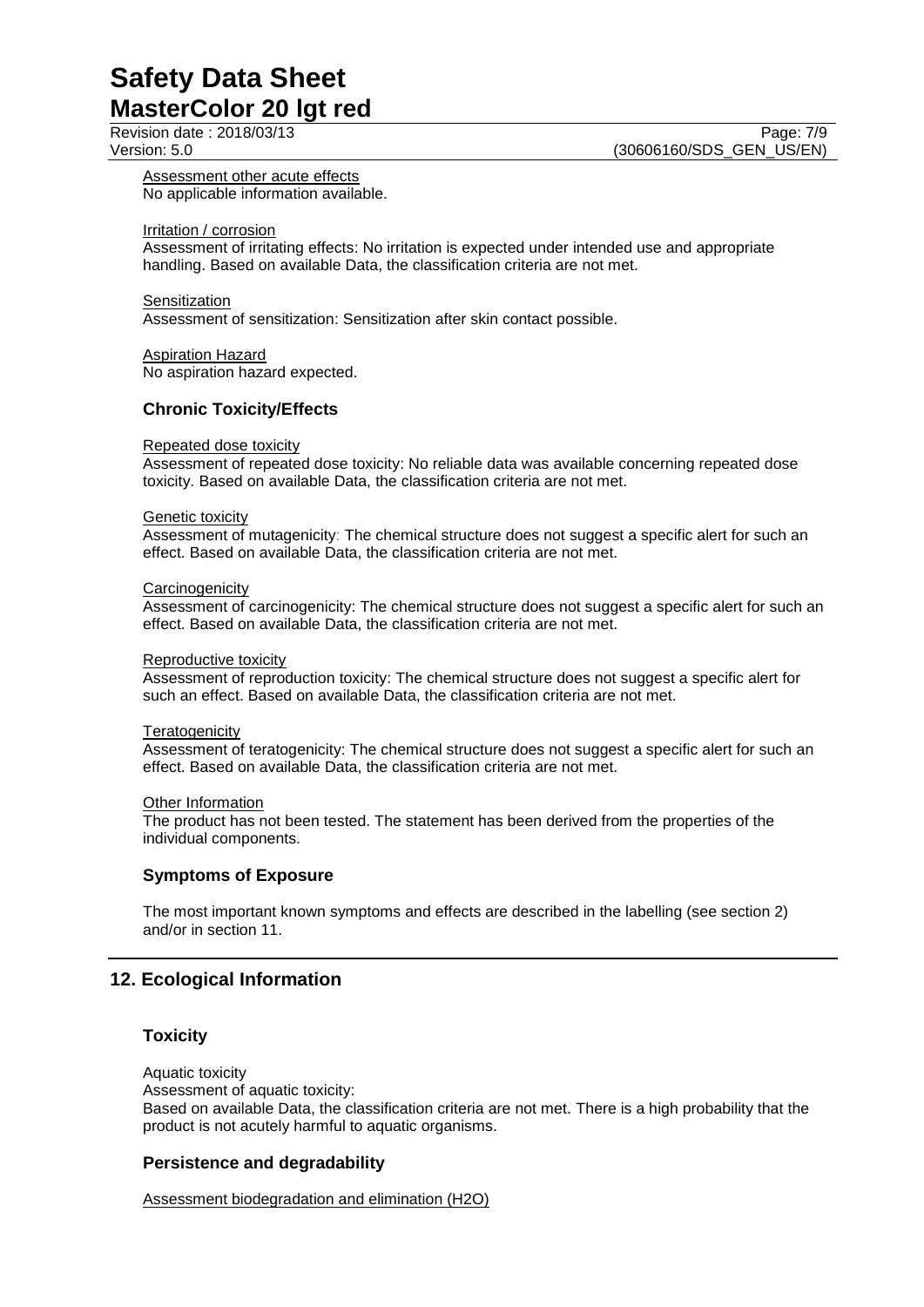Revision date : 2018/03/13 Page: 8/9

Version: 5.0 (30606160/SDS\_GEN\_US/EN)

Inherently biodegradable. The insoluble fraction can be removed by mechanical means in suitable waste water treatment plants.

The polymer component of the product is poorly biodegradable.

# **Bioaccumulative potential**

Assessment bioaccumulation potential Discharge into the environment must be avoided.

# **Mobility in soil**

Assessment transport between environmental compartments No data available.

# **Additional information**

Other ecotoxicological advice: Do not discharge product into the environment without control. The product has not been tested. The statements on ecotoxicology have been derived from the properties of the individual components.

# **13. Disposal considerations**

## **Waste disposal of substance:**

Dispose of in accordance with national, state and local regulations. Residues should be disposed of in the same manner as the substance/product. Do not discharge into drains/surface waters/groundwater.

## **Container disposal:**

Contaminated packaging should be emptied as far as possible; then it can be passed on for recycling after being thoroughly cleaned.

# **14. Transport Information**

**Land transport** USDOT

Not classified as a dangerous good under transport regulations

**Sea transport** IMDG

Not classified as a dangerous good under transport regulations

**Air transport** IATA/ICAO

Not classified as a dangerous good under transport regulations

# **15. Regulatory Information**

# **Federal Regulations**

**Registration status:** Chemical TSCA, US released; restriction on use / listed